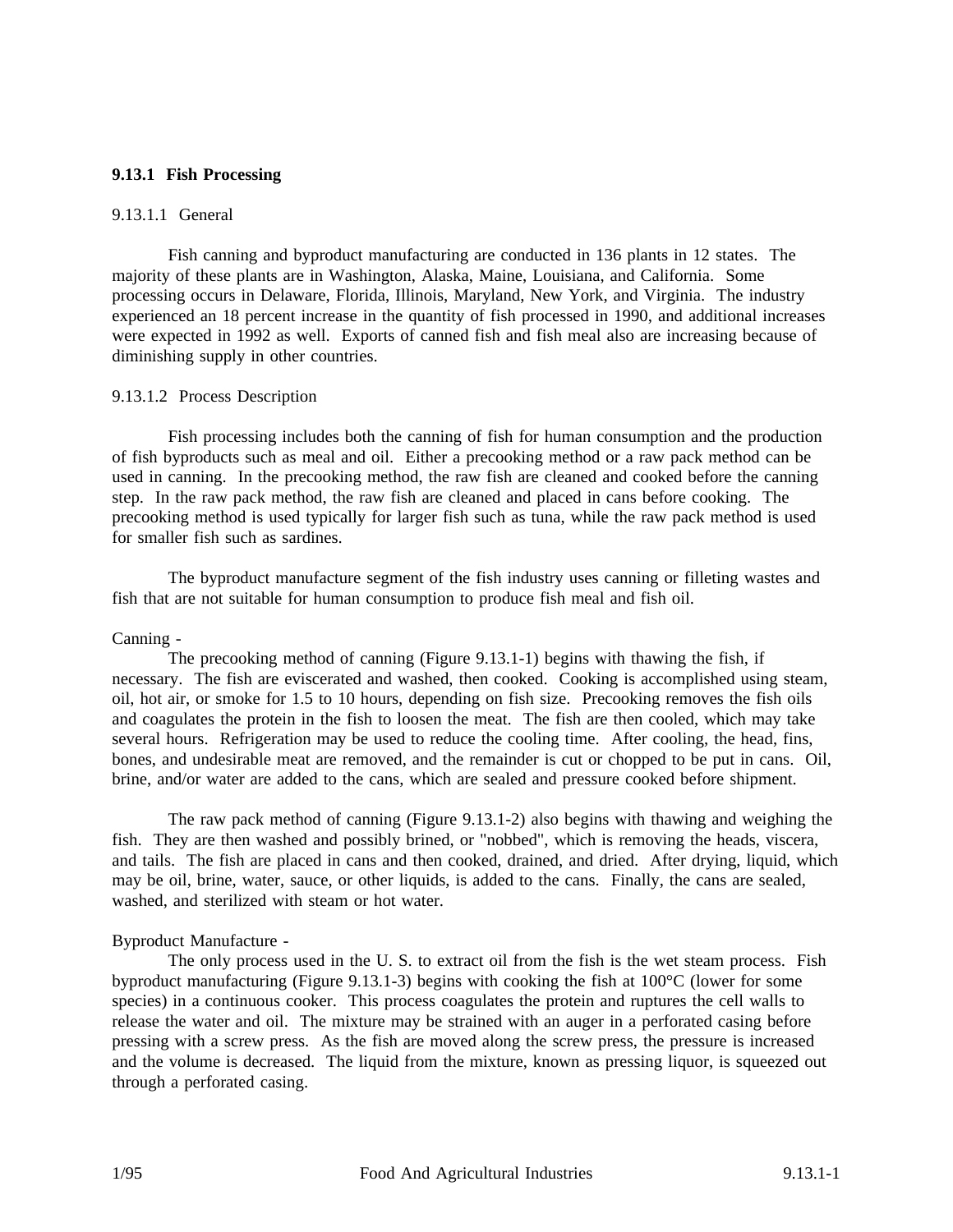

Figure 9.13.1-1. Flow diagram of precooking method. (Source Classification Codes in parentheses.)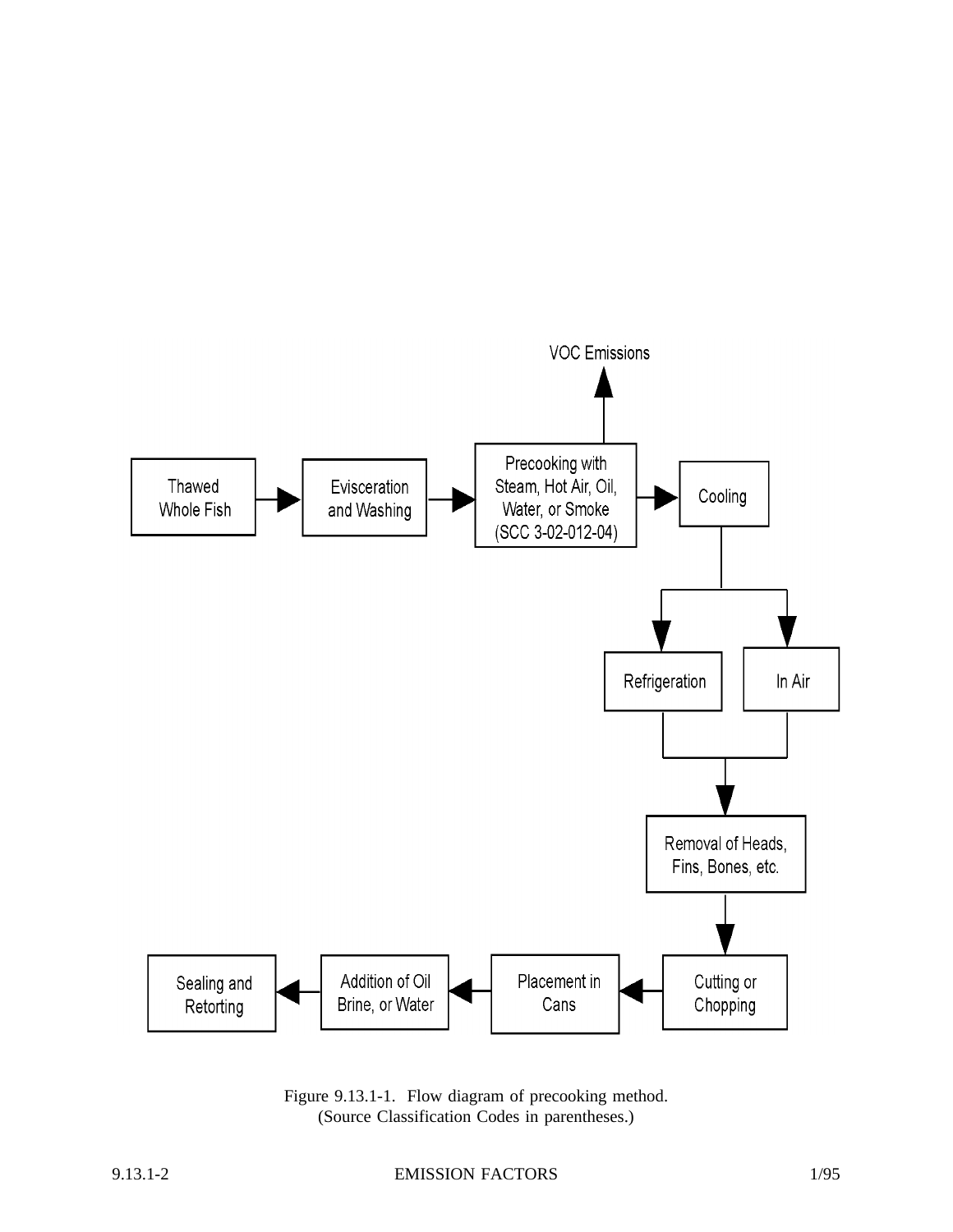

Figure 9.13.1-2. Flow diagram of raw packing method. (Source Classification Codes in parentheses.)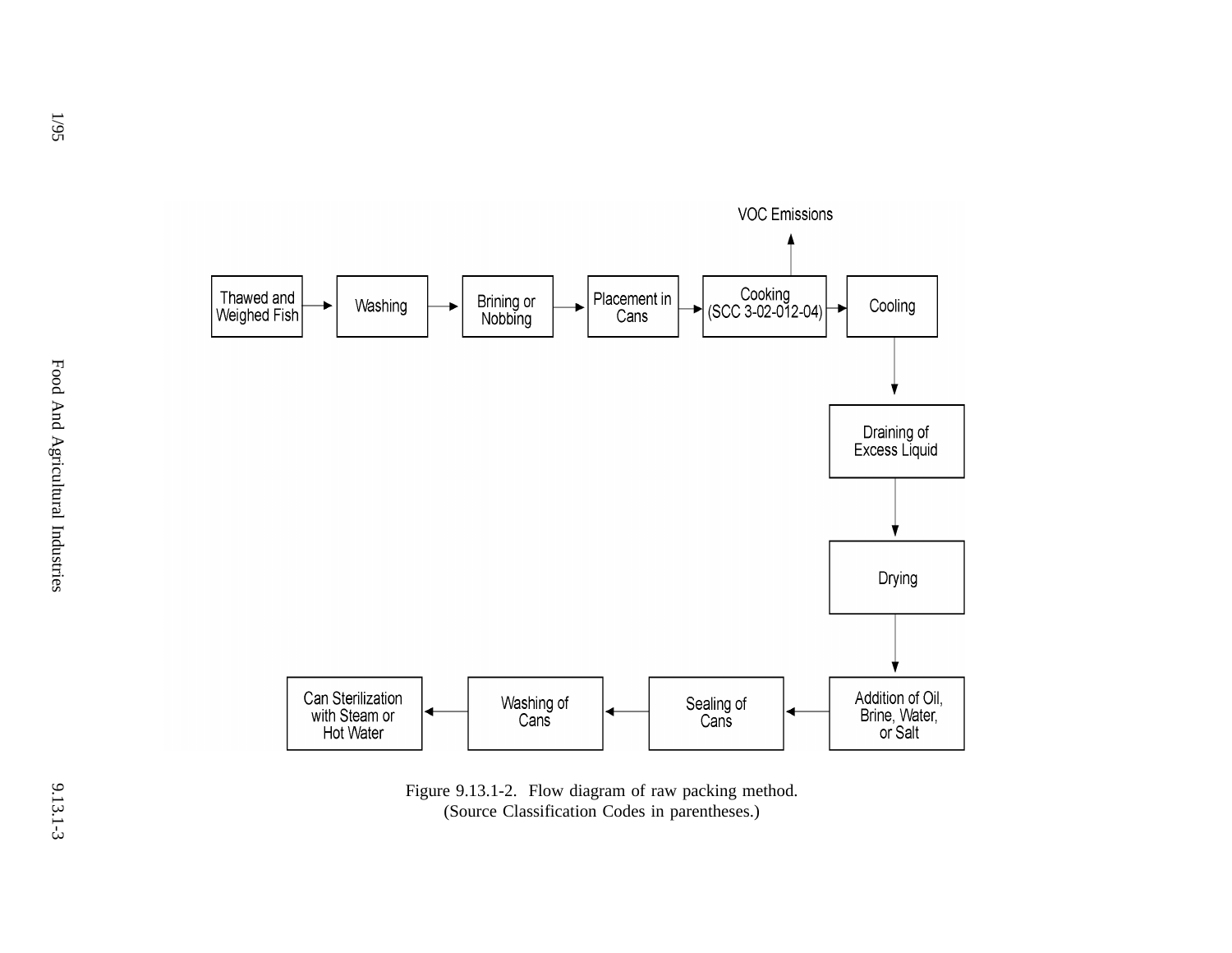

- (1) VOC emissions consist of  $H_2S$  and (CH  $_3$ )<sub>3</sub> N, but no particulates.
- (2) Large odor source, as well as smoke.
- (3) Slightly less odor than direct fired dryers, and no smoke.

Figure 9.13.1-3. Flow diagram of fish meal and crude fish oil processing. (Source Classification Codes in parentheses.)

## 9.13.1-4 EMISSION FACTORS 1/95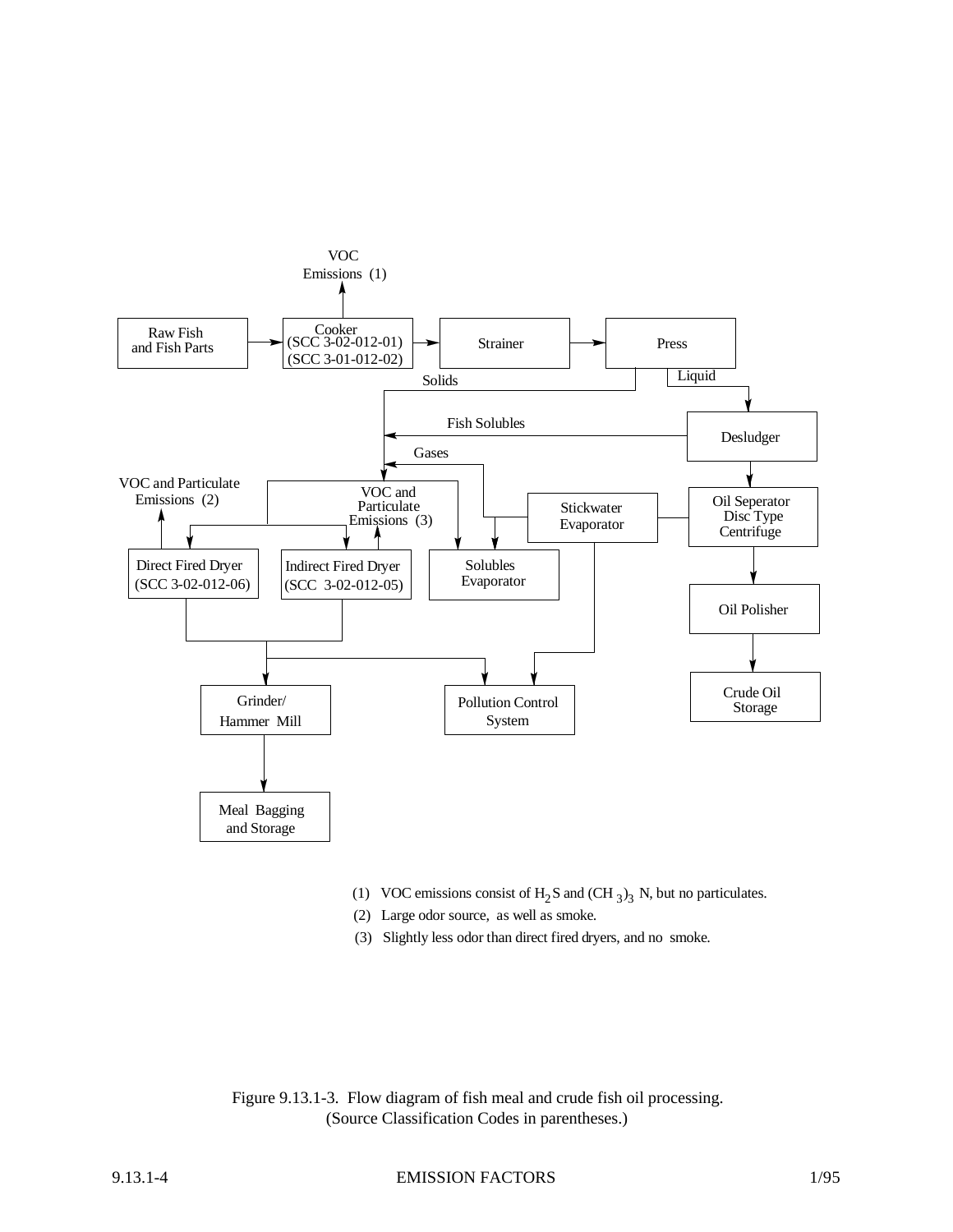The pressing liquor, which consists of water, oil, and some solids, is transported to a centrifuge or desludger where the solids are removed. These solids are later returned to the press cake in the drying step. The oil and water are separated using a disc-type centrifuge in the oil separator. The oil is "polished" by using hot water washes and centrifugation and is then sent to an oil-refining operation. The water removed from the oil (stickwater) goes to an evaporator to concentrate the solids.

The press cake, stickwater, and solids are mixed and sent to either a direct-fired or an indirectfired dryer (steam tube dryer). A direct-fired dryer consists of a slowly rotating cylinder through which air, heated to about  $600^{\circ}$ C by an open flame, passes through the meal to evaporate the liquid. An indirect-fired dryer consists of a fixed cylinder with rotating scrapers that heat the meal with steam or hot fluids flowing through discs, tubes, coils, or the dryer casing itself. Air also passes through this apparatus, but it is not heated and flows in the opposite direction to the meal to entrain the evaporated water. Indirect-fired dryers require twice as much time to dry the meal as direct-fired dryers.

The dried meal is cooled, ground to a size that passes through a U. S. No. 7 standard screen, and transferred by pneumatic conveyor to storage. The ground meal is stored in bulk or in paper, burlap, or woven plastic bags. This meal is used in animal and pet feed because of its high protein content.

The "polished oil" is further purified by a process called "hardening" (Figure 9.13.1-4). First, the polished oil is refined by mixing the oil with an alkaline solution in a large stirred vat. The alkaline solution reacts with the free fatty acids in the oil to form insoluble soaps. The mixture is allowed to settle overnight, and the cleared oil is extracted off the top. The oil is then washed with hot water to remove any remaining soaps.



Figure 9.13.1-4. Oil hardening process.

Bleaching occurs in the next step by mixing the oil with natural clays to remove oil pigments and colored matter. This process proceeds at temperatures between 80 and  $116^{\circ}$ C, in either a batch or continuous mode. After bleaching, hydrogenation of the unsaturated fatty acid chains is the next step. A nickel catalyst, at a concentration of 0.05 to 0.1 percent by weight, is added to a vat of oil, the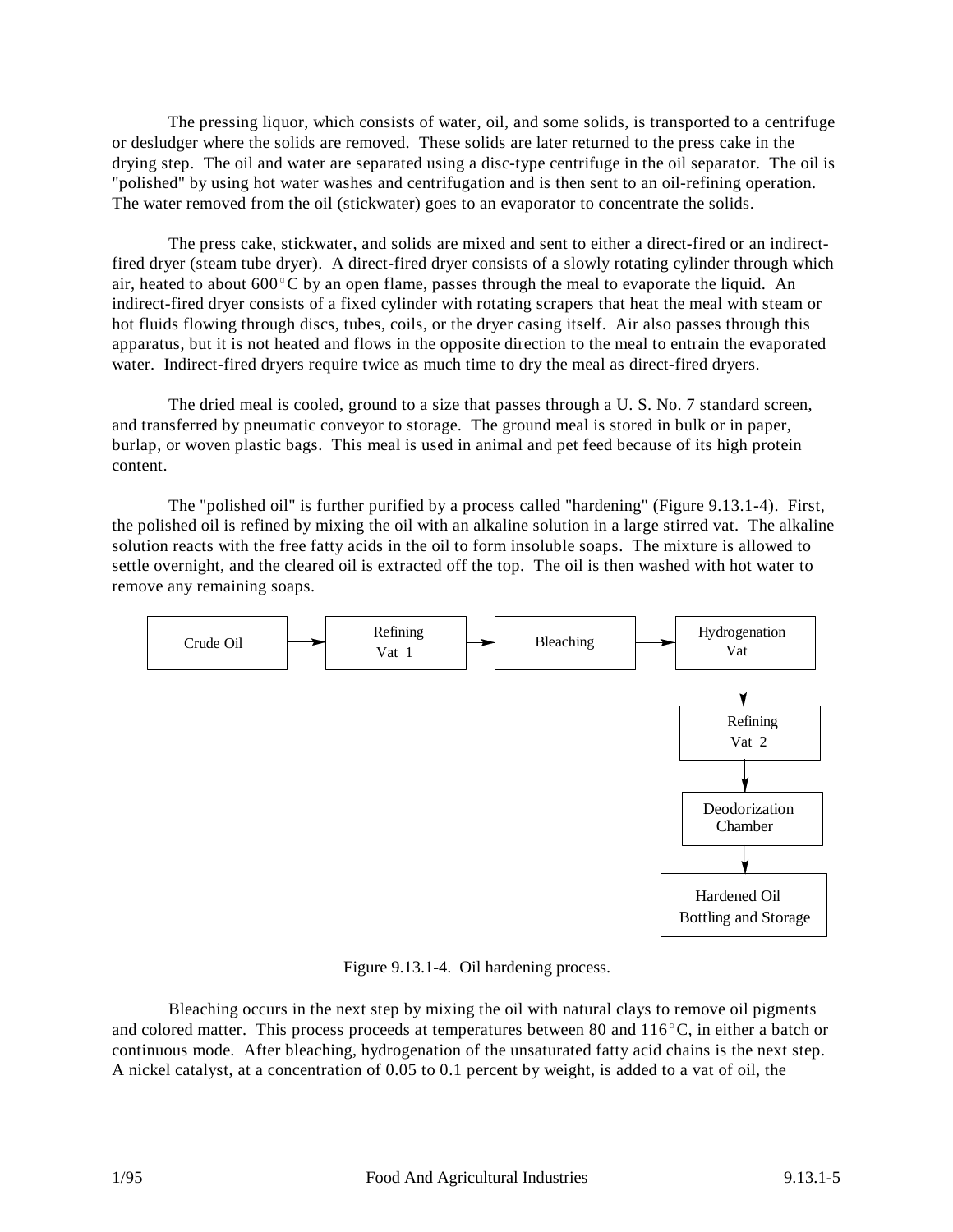mixture is heated and stirred, and hydrogen is injected into the mixture to react with the unsaturated fatty acid chains. After the hydrogenation is completed, the oil is cooled and filtered to remove the nickel.

The hydrogenated oil is refined again before the deodorization step, which removes odor and flavor-producing chemicals. Deodorization occurs in a vacuum chamber where dry, oxygen-free steam is bubbled through the oil to remove the undesirable chemicals. Volatilization of the undesirable chemicals occurs at temperatures between 170 to 230°C. The oil is then cooled to about 38°C before exposure to air to prevent formation of undesirable chemicals.

# 9.13.1.2 Emissions And Controls

Although smoke and particulate may be a problem, odors are the most objectionable emissions from fish processing plants. The fish byproducts segment results in more of these odorous contaminants than canning, because the fish are often in a further state of decomposition, which usually results in greater concentrations of odors.

The largest odor source in the fish byproducts segment is the fish meal driers. Usually, direct-fired driers emit more odors than steam-tube driers. Direct-fired driers also emit smoke and particulate.

Odorous gases from reduction cookers consist primarily of hydrogen sulfide  $(H_2S)$  and trimethylamine  $[(CH_3)_3N]$  but are emitted from this stage in appreciably smaller volumes than from fish meal driers. There are virtually no particulate emissions from reduction cookers.

Some odors are produced by the canning processes. Generally, the precooked method emits fewer odorous gases than the raw pack method. In the precooked process, the odorous exhaust gases are trapped in the cookers, whereas in the raw pack process, the steam and odorous gases typically are vented directly to the atmosphere.

Fish cannery and fish byproduct processing odors can be controlled with afterburners, chlorinator-scrubbers, or condensers. Afterburners are most effective, providing virtually 100 percent odor control, but they are costly from a fuel-use standpoint. Chlorinator scrubbers have been found to be 95 to 99 percent effective in controlling odors from cookers and driers. Condensers are the least effective control device.

Particulate emissions from the fish meal process are usually limited to the dryers, primarily the direct-fired dryers, and to the grinding and conveying of the dried fish meal. Because there is a relatively small quantity of fines in the ground fish meal, particulate emissions from the grinding, pneumatic conveyors and bagging operations are expected to be very low. Generally, cyclones have been found to be an effective means to collect particulate from the dryers, grinders and conveyors, and from the bagging of the ground fish meal.

Emission factors for fish processing are presented in Table 9.13.1-1. Factors are expressed in units of kilograms per megagram (kg/Mg) and pounds per ton (lb/ton).